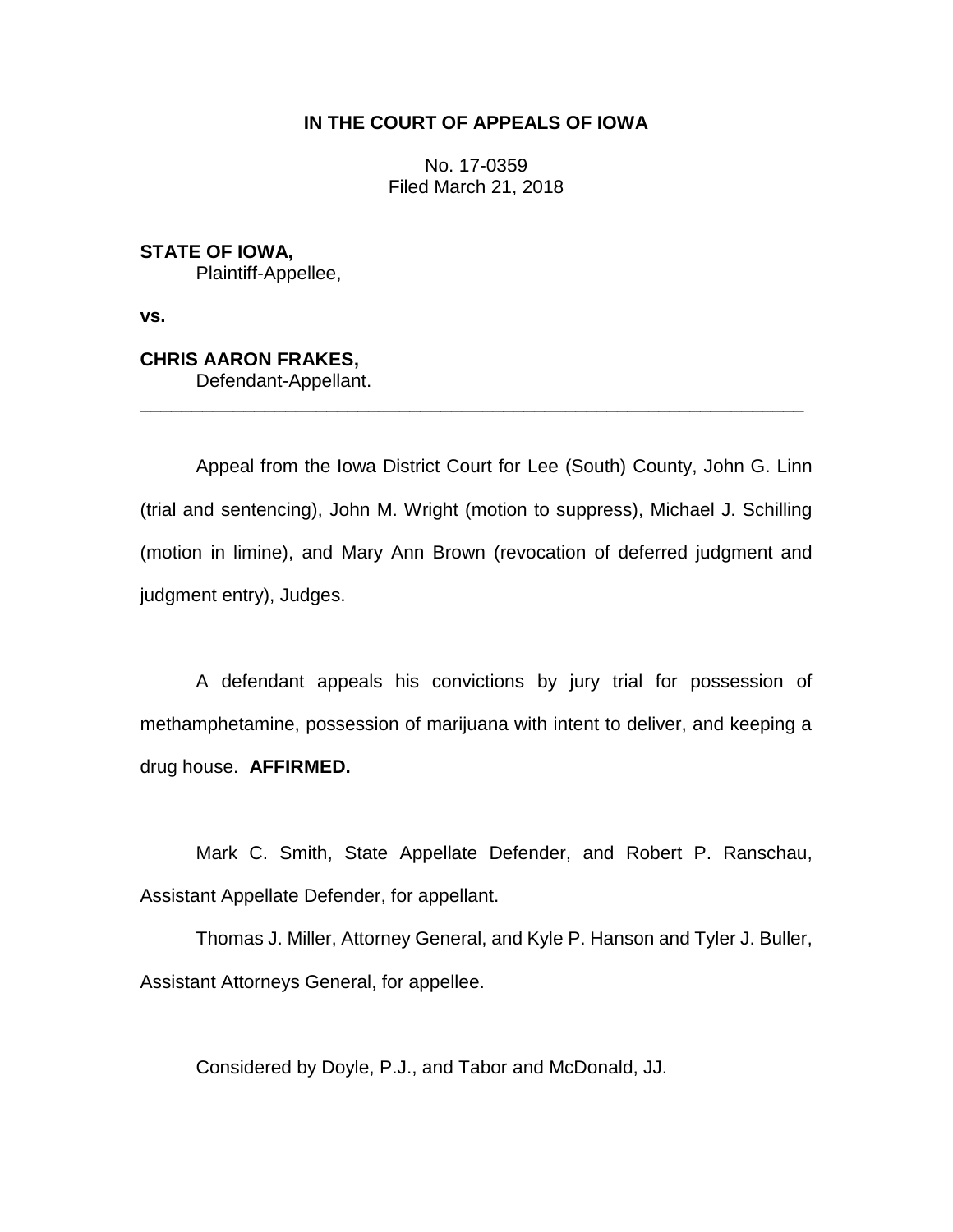## **TABOR, Judge.**

Chris Frakes believes evidence regarding "Pleasure Time Rentals", his "sex room" business venture, improperly prejudiced the jury in his trial for possession of methamphetamine, possession of marijuana with intent to deliver, and keeping a drug house. He also argues the search warrant was deficient and substantial evidence does not support two of his convictions. Because the search warrant was based on probable cause, and the law enforcement officer affiant did not intentionally or recklessly mislead the court, we reject Frakes's constitutional challenge. We further find Frakes did not preserve error on his substantialevidence objection, but we address his alternative ineffective-assistance-ofcounsel claim, concluding Frakes cannot show he was prejudiced by counsel's omission. Finally, because the district court placed appropriate limits on the testimony and exhibits relating to "Pleasure Time Rentals" and Frakes's financial matters, and that evidence was more probative than prejudicial, we decline to reverse on that basis.

### **I. Facts and Prior Proceedings**

On November 6, 2015, law enforcement officers executed a search warrant at Frakes's home. Officers based the warrant application on an anonymous tip received three months earlier and on the reports from a named informant familiar with Frakes's drug distribution.

While searching Frakes's home, officers discovered plastic baggies, scales, drug paraphernalia, a small quantity of marijuana, a trace amount of methamphetamine, large amounts of cash hidden in various places, and a basement filled with sex toys. Officers interviewed Frakes, who told them he did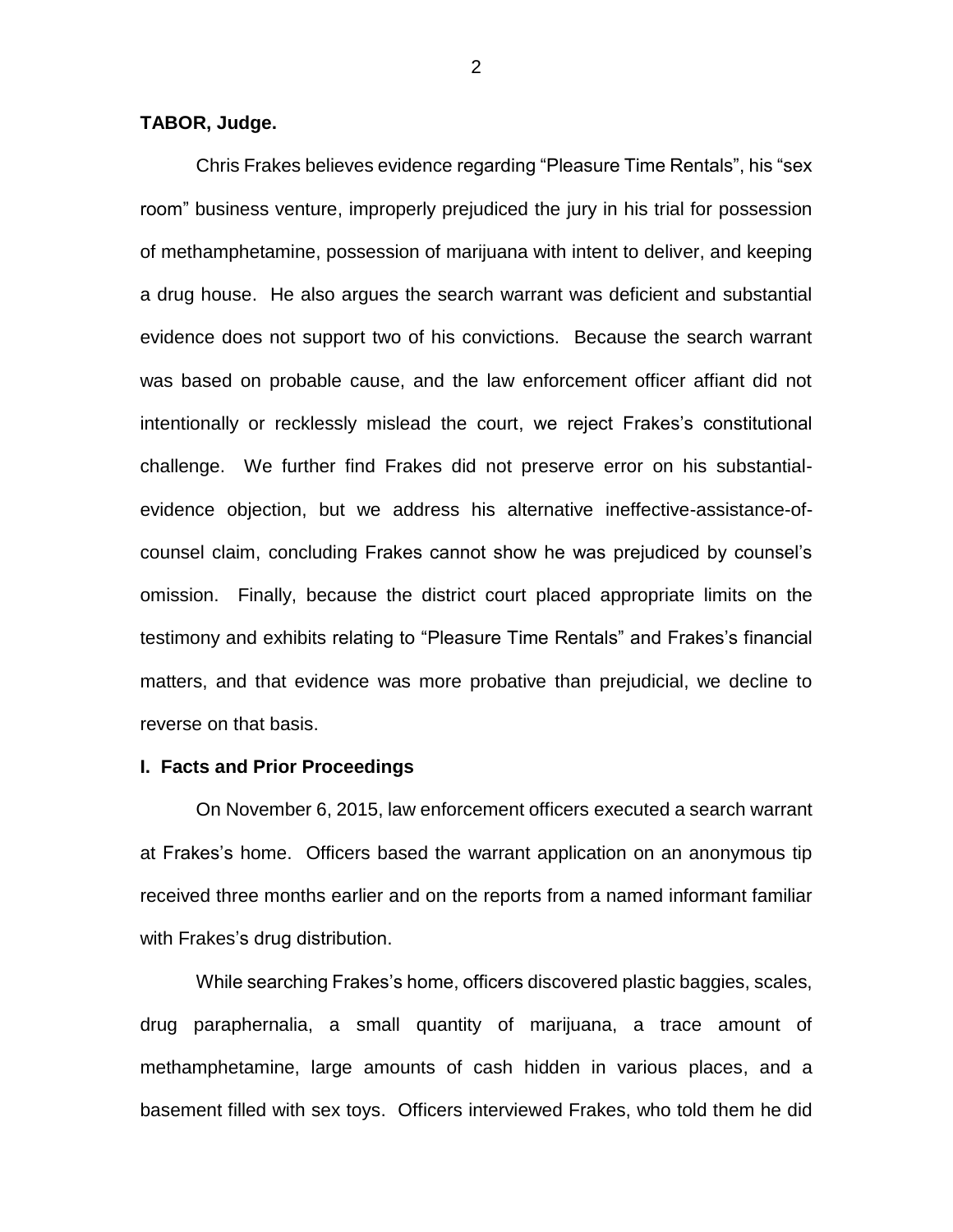not use marijuana but gave it to women in his home before engaging in sexual activity with them. Frakes also told officers about a defunct business venture in which he proposed to rent out a room in his house containing equipment used for sexual activity. Frakes said he closed the business six months before being arrested. The State charged Frakes with possession of methamphetamine with intent to deliver, possession of marijuana with intent to deliver, and keeping a drug house.

Following a pretrial motion to suppress, the case proceeded to a jury trial. The jury found Frakes guilty of possession of methamphetamine, <sup>1</sup> possession of marijuana with intent to deliver,<sup>2</sup> and keeping a drug house.<sup>3</sup> The district court granted Frakes a deferred judgment but after he violated his probation the court sentenced him to a term not to exceed five years imprisonment and several fines. Frakes now appeals his convictions.

#### **II. Analysis**

### **A. Motion to Suppress**

Frakes contends the district court should have suppressed the evidence discovered from execution of the search warrant on his house because 1) the warrant lacked probable cause, and 2) the affiant-officer intentionally or recklessly misled the court in the warrant application.

When a motion to suppress involves state or federal constitutional grounds, our review is de novo. *See State v. Baldon*, 829 N.W.2d 785, 789 (Iowa 2013)

 $\overline{a}$ 

<sup>1</sup> Iowa Code § 124.41(5) (2015).

<sup>&</sup>lt;sup>2</sup> Iowa Code § 124.410(1)(d).

 $3$  lowa Code § 124.402(1)(e).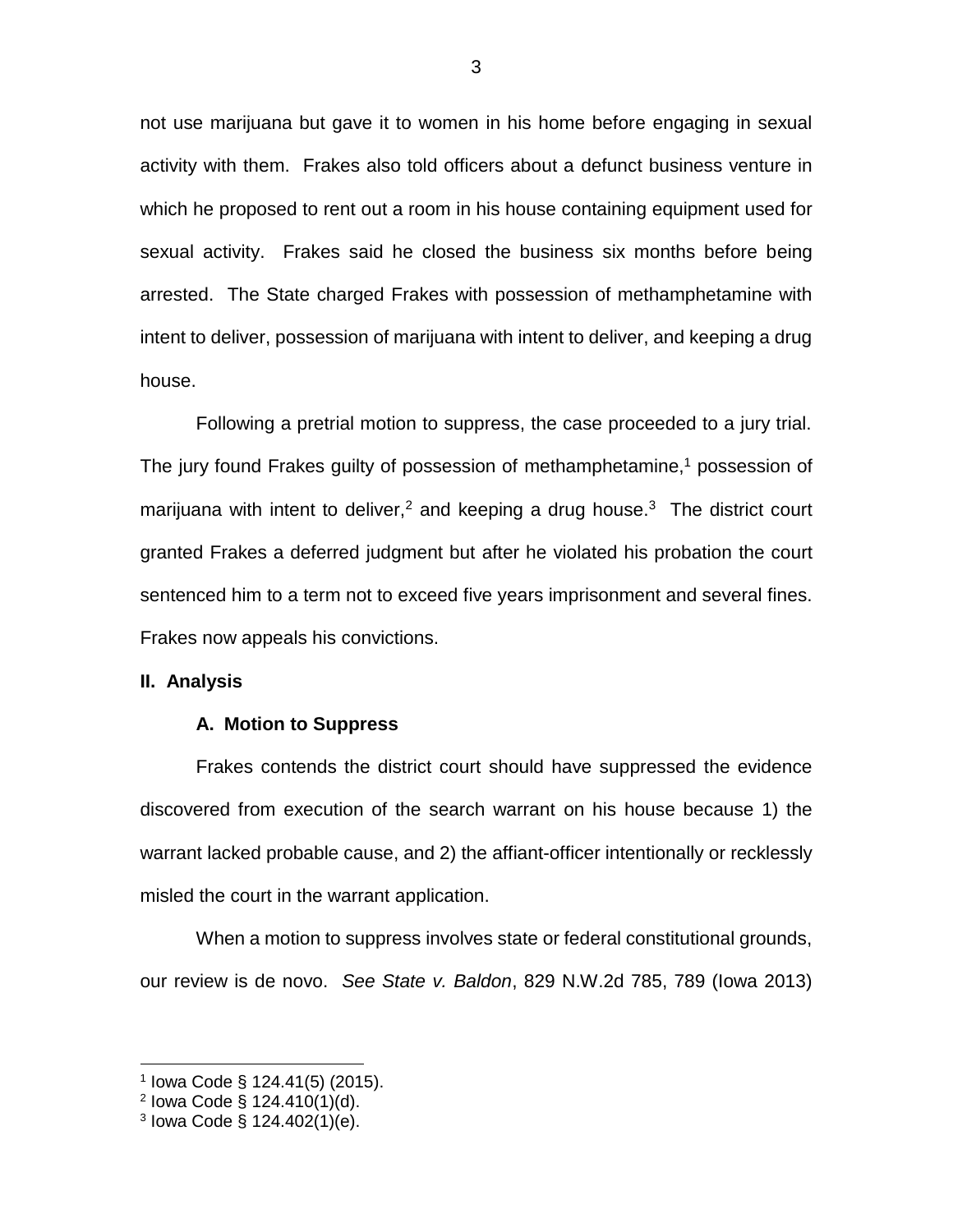(analyzing Fourth Amendment of the U.S. Constitution and Article I, section 8 of the Iowa Constitution). We independently evaluate the totality of the circumstances as demonstrated by the entire record. *See id.* We consider both the evidence presented at the suppression hearing as well as the evidence presented at trial. *See State v. Carter*, 696 N.W.2d 31, 36 (Iowa 2005). "[W]e give deference to the factual findings of the district court due to its opportunity to evaluate the credibility of the witnesses but are not bound by such findings." *State v. Lane*, 726 N.W.2d 371, 377 (Iowa 2007).

On our review of probable cause to issue a search warrant, we "decide whether the issuing judge had a substantial basis for concluding probable cause existed." *State v. Gogg*, 561 N.W.2d 360, 363 (Iowa 1997). "[W]e do not independently determine probable cause." *State v. McNeal*, 867 N.W.2d 91, 100 (Iowa 2015). Probable cause exists when "a person of reasonable prudence would believe a crime was committed on the premises to be searched or evidence of a crime could be located there." *Gogg*, 561 N.W.2d at 363 (quoting *State v. Weir*, 414 N.W.2d 327, 330 (Iowa 1987)).

#### **1. Probable Cause**

In the search warrant application, Officer Chad Donaldson of the Lee County Sheriff's Department advised the court an unknown "citizen informant" had reported "an ongoing pattern of short term 'come and go traffic'" from Frakes's home, which the informant believed was drug-related activity. The tip dated from August 2015, about three months before the application.

Another informant, Cassie Underwood, reported she and her boyfriend, Christian Jay Jones, went to Frakes's home on October 30, 2015, and bought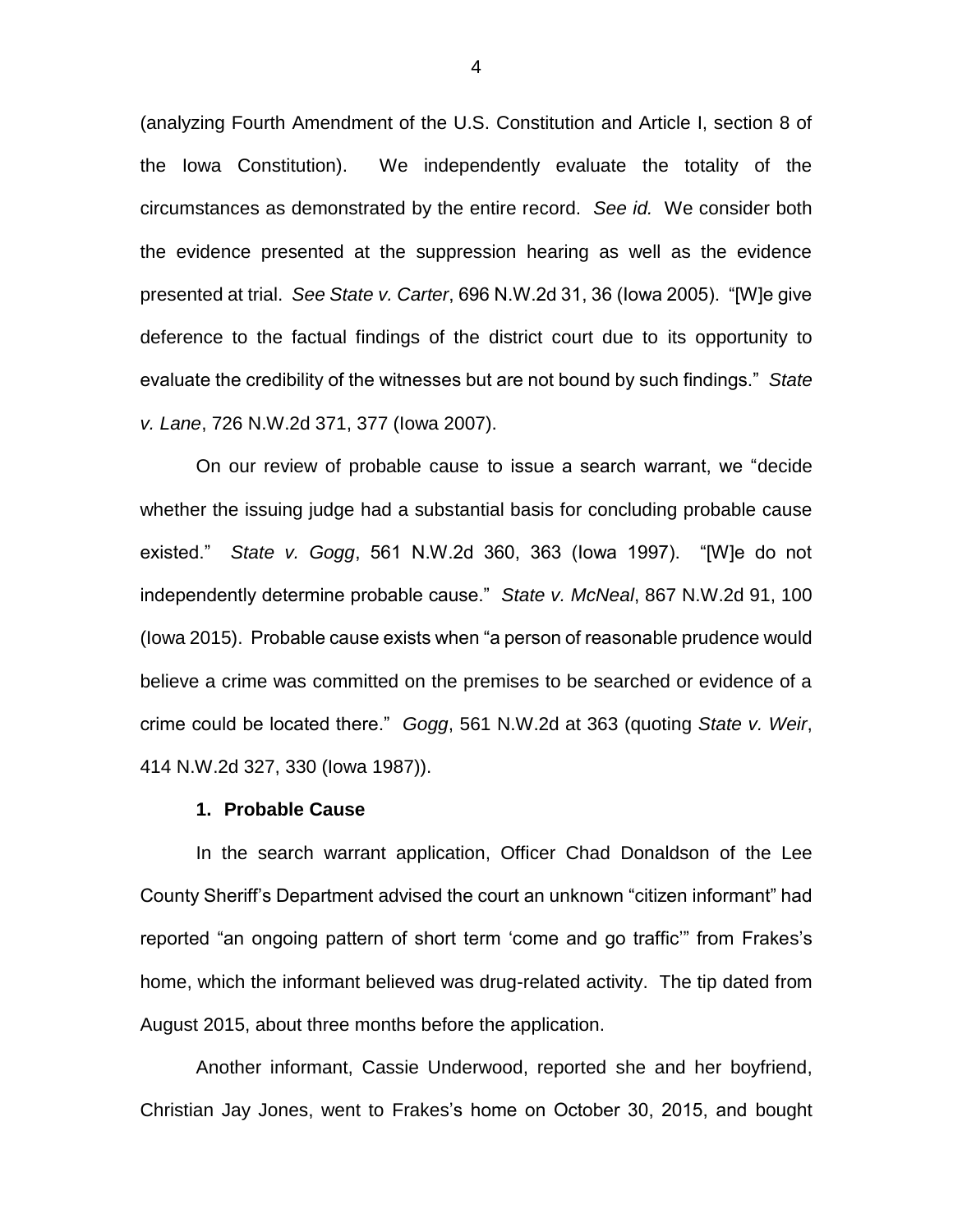methamphetamine. Underwood claimed to be working as a "middleman" for Frakes's drug sales—she purchased methamphetamine for others with money they provided. She further recalled working with Frakes to divide a large amount of methamphetamine into individual one-gram bags. She estimated she had helped weigh methamphetamine with Frakes on ten different occasions. On one occasion, they ended up with more than 300 bags. The affidavit does not state when this occurred. Underwood also said Frakes hid cash in various places in his home and kept records of drug transactions on his computer. Lee County authorities arrested Underwood and Jones at their home after they had bought the methamphetamine from Frakes. Jones had 1.4 grams of methamphetamine on his person; officers found another quarter gram in their home.

Frakes argues the warrant lacked probable cause because Officer Donaldson relied on a stale tip from an unknown "citizen informant" and information provided by Underwood, an informant Donaldson acknowledged was "not known for credibility" and had a motive to cast blame on Frakes in exchange for a more favorable outcome after she and Jones were arrested.

When considering an anonymous tip, "we recognize a rebuttable presumption that information imparted by a citizen informant is generally reliable." *McNeal*, 867 N.W.2d at 100. But, "an anonymous tip alone does not ordinarily contain sufficient indicia of reliability to provide probable cause." *Id.* at 100–101. A "significantly corroborated anonymous tip" is sufficient. *See id.* at 101. If the only evidence in the warrant application had been the anonymous tip and the unnamed informant's surmise that the traffic in and out of Frakes's home was drug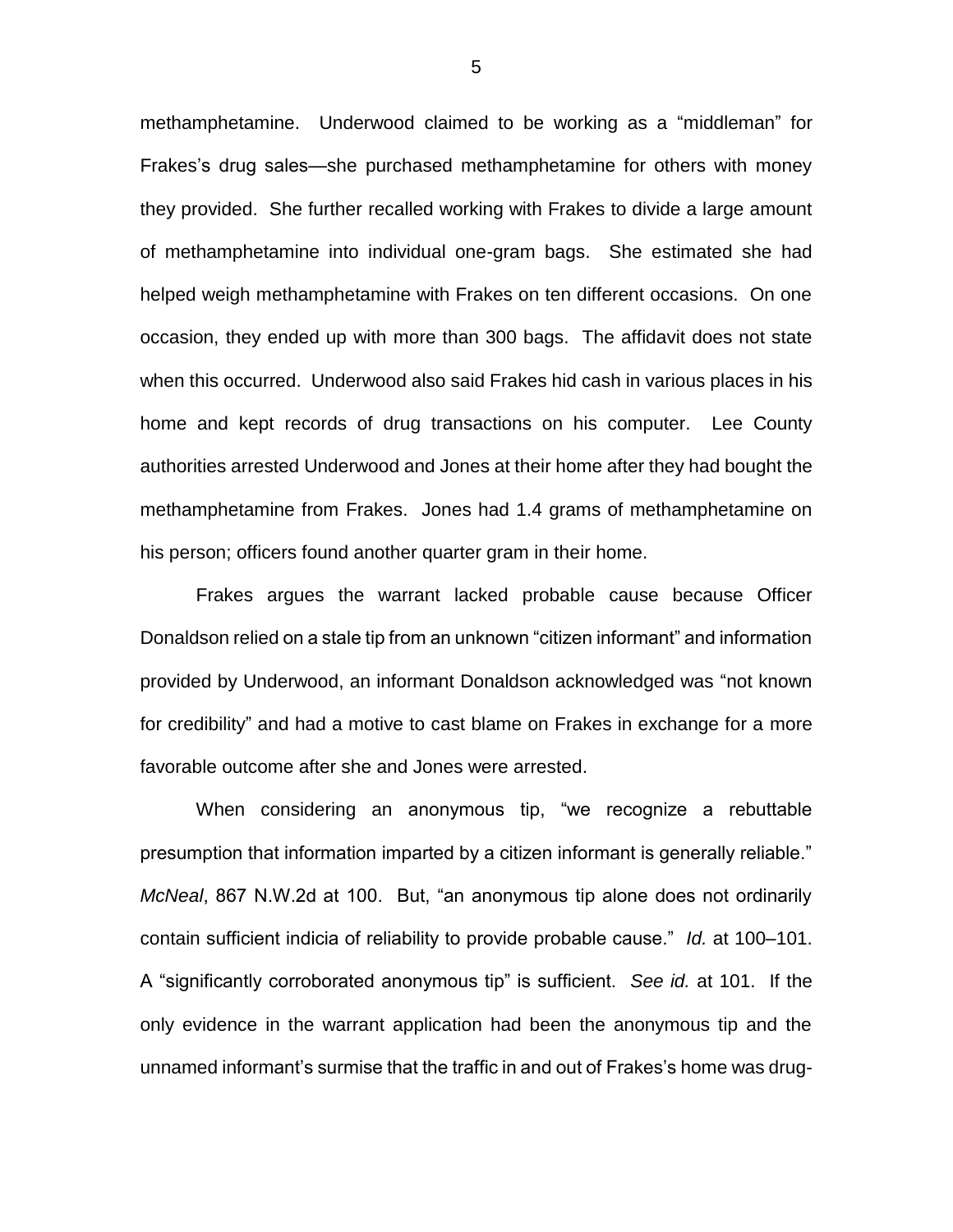related, we might end the inquiry here. But in this case, the affiant provided additional information.

A similar concern arises regarding the timeliness of the tip. "[P]robable cause does not require absolute proof that the contraband was in the place in question at the very moment the warrant was issued and executed," though ordinarily it "does not continue for an extended period of time". *State v. Paterno*, 309 N.W.2d 420, 424 (Iowa 1981). A "staleness issue is resolved by consideration of all the factors present in the particular situation." *Id.* at 423. Again, additional facts to support probable cause arose after the initial tip, much closer to the time of the warrant application, in the form of Underwood's report.

Officer Donaldson acknowledged Underwood's self-serving motive for providing information and her reputation for untruthfulness. But Donaldson also found Underwood credible in this instance because her statements were "against penal interests" and because they corroborated other information. Underwood admitted going to Frakes's home with Jones and buying methamphetamine. She was familiar with Frakes's distribution process and the location of his records. She also said she assisted Frakes in his sales on a continuing basis. Officers found her boyfriend, Jones, carrying methamphetamine. Underwood's description of Frakes's drug operation comports with the August tip about in-and-out traffic at the home and suggests a pattern of ongoing activity, rather than two isolated events. A person of reasonable prudence could deduce Frakes was conducting illegal drug activities from his home. The affidavit contained a substantial basis for the judge to find probable cause existed for the search.

### **2. Representation by Affiant-Officer**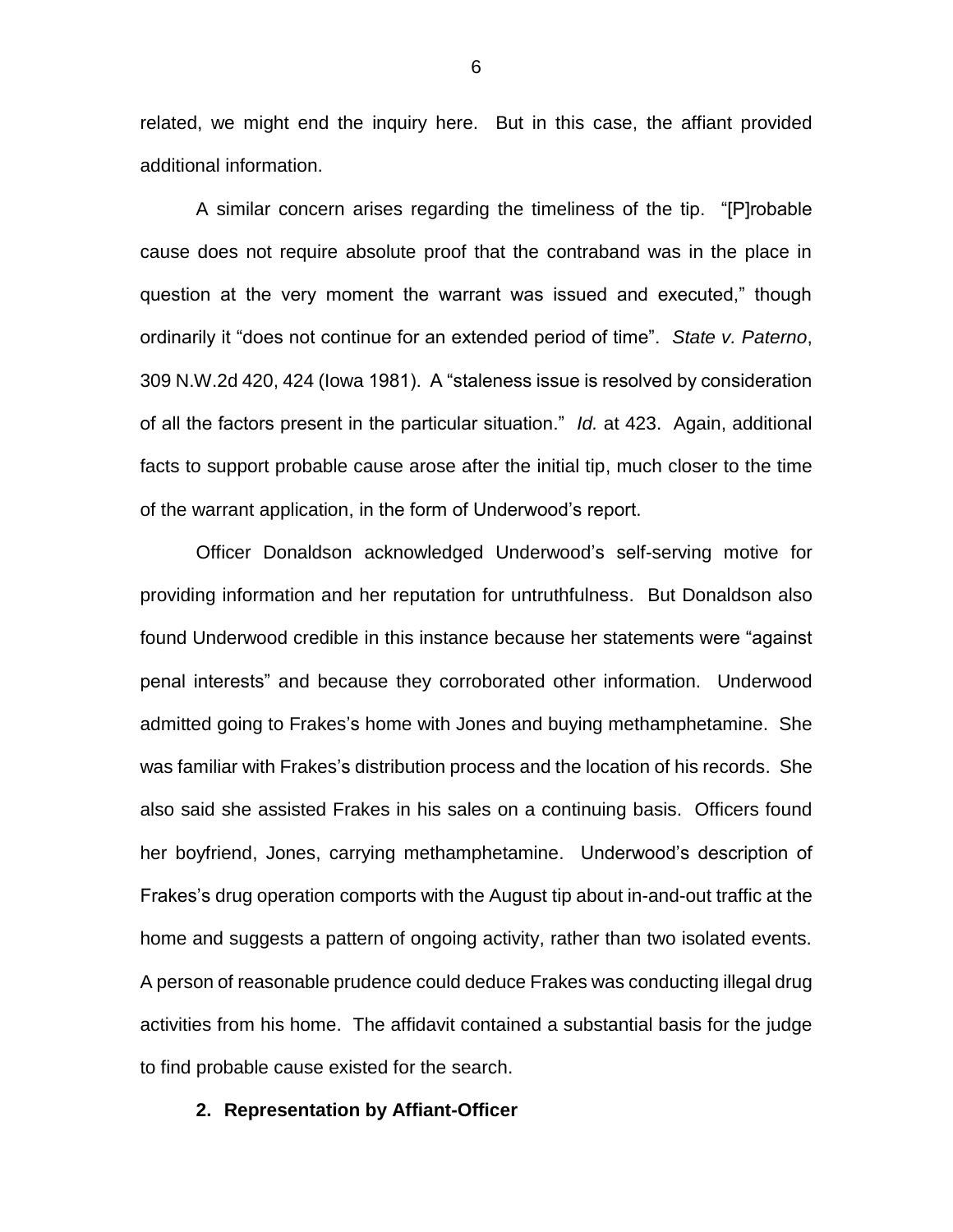Frakes next argues Officer Donaldson misled the court in his application for the search warrant. Frakes bears the burden of establishing an intentional or reckless misrepresentation to a judicial officer issuing a search warrant.<sup>4</sup> *See Gogg*, 561 N.W.2d at 364 (citing *Paterno*, 309 N.W.2d at 425). We may consider all relevant facts and circumstances. *Id.* The affiant's conduct "must be more than mere negligence or mistake." *State v. McPhillips*, 580 N.W.2d 748, 751 (Iowa 1998). Reckless disregard can be proven either (1) "by showing directly that the affiant had serious doubts as to the veracity of an informant's statement" or (2) "from circumstances evincing 'obvious reasons to doubt the veracity' of the allegations." *State v. Niehaus*, 452 N.W.2d 184, 187 (Iowa 1990) (citations omitted). An omission of a material fact constitutes a misrepresentation only when the omitted information casts doubt on the existence of probable cause. *See id.*

Frakes argues Donaldson either intentionally or with reckless disregard for the truth omitted statements by Underwood that would have diminished her credibility or contradicted the basis she provided for probable cause. He points to Underwood's interview with Donaldson where she asserted 1) she last purchased drugs from Frakes "a week ago, probably" suggesting she was not at Frakes's house on October 30; 2) she was at home when Jones returned from Frakes's residence suggesting she had not accompanied Jones as she stated earlier; and

 $\overline{a}$ 

<sup>&</sup>lt;sup>4</sup> Frakes's motion to suppress included the argument that Donaldson intentionally or recklessly omitted evidence such that the affidavit was false and misleading. Frakes renews this argument on appeal and briefly mentions the procedure set out in *Franks v. Delaware*, 438 U.S. 154 (1978). A *Franks* hearing allows a criminal defendant to challenge a search warrant by showing the affiant made a false statement either intentionally or with reckless disregard for the truth. *Franks*, 438 U.S. 154, 171. But, Frakes did not request a *Franks* hearing before the district court and does not now appear to argue he was deprived of one.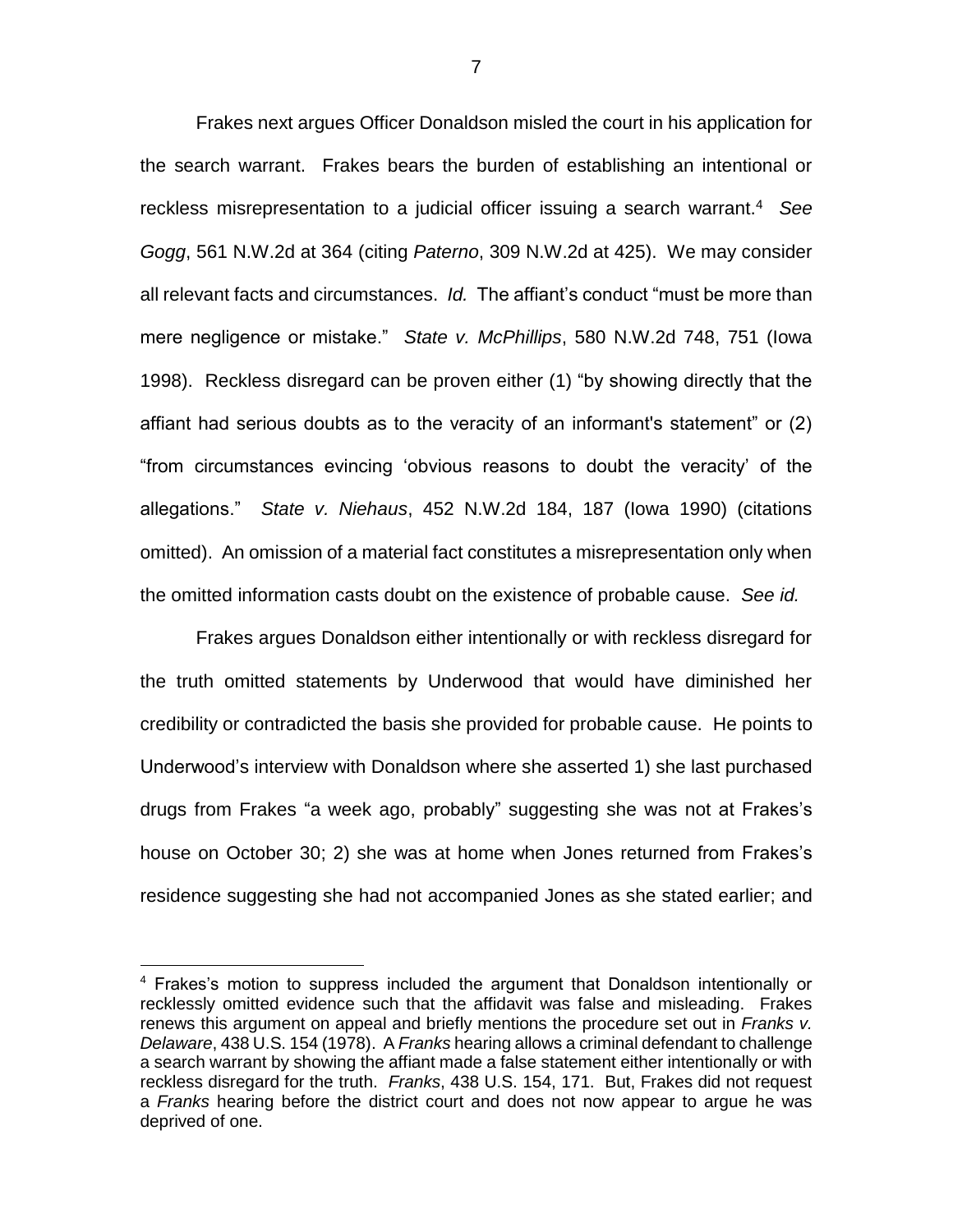3) the most methamphetamine she had ever seen Frakes holding was "like four or five grams." While Underwood's loquacious interview narrative was unfocused at times, these statements do not cast doubt on the existence of probable cause of drug activity in Frakes's home. Underwood specifically said Frakes frequently *gave* her methamphetamine, and the last time she *purchased* drugs from him was about a week ago, which does not contradict her other assertions or suggest she was not at Frakes's home on the day in question. Her description of Jones kicking down a door when the police arrived at their home also does not diminish the other statements because it is not clear from the transcript exactly when this happened. Finally, in context, Underwood's statement about Frakes possessing "like four or five grams" referred to "whatever Jay picked up from him the other night." In an earlier answer, she told Officer Donaldson she had previously seen Frakes with a "chunk" of methamphetamine as big as "a frying pan."

Further, Donaldson acknowledged Underwood was "not known for credibility" but explained he believed her statements about Frakes because they were against her interests and corroborated other evidence. Donaldson knew Underwood hoped for leniency for her and Jones, but the interview transcript shows Donaldson declined to assist Jones and made no guarantees to Underwood. The circumstances do not demonstrate Donaldson had serious doubts about the veracity of Underwood's statements. As the district court noted, Underwood supplied specifics as to the quantity and location of drugs and sales documentation in the home, and her statements were consistent with other evidence in the record. The circumstances do not demonstrate any obvious

8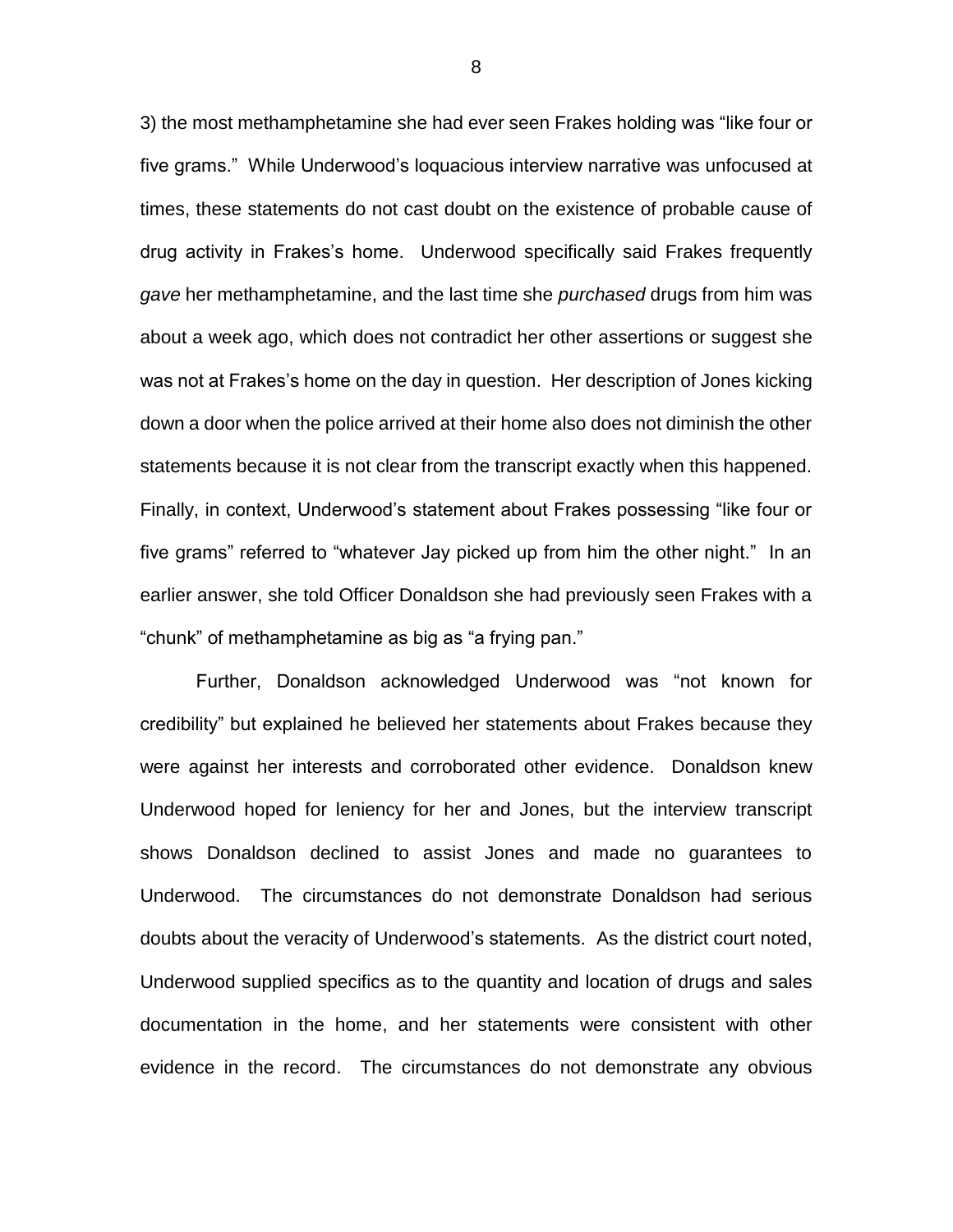reason to doubt the veracity of the allegations. Therefore, we cannot find Officer Donaldson intentionally or recklessly misled the district court.

# **B. Sufficiency of the Evidence**

 $\overline{a}$ 

On appeal, Frakes attacks the "specific intent to deliver" element of the marijuana possession conviction<sup>5</sup> and the "substantial purpose" element of the keeping-a-drug-house conviction<sup>6</sup>. Frakes points out police officers discovered only 17.58 grams or 0.62 ounces of marijuana in his house, an amount consistent with personal use, rather than distribution. Frakes further argues the State produced no testimony that the substantial purpose of the residence was for the storage, possession, or sale of controlled substances. Frakes contends he preserved error by moving for judgment of acquittal after the conclusion of the State's case and at the end of the defense case. In the alternative, Frakes argues trial counsel was ineffective for failing to raise these issues.

At the close of the State's case, defense counsel stated, "We do not feel the evidence has been sufficient to establish each and every element of either of the three offenses of which Mr. Frakes is charged[.]" The State responded it had

 $6$  To find Frakes guilty of keeping a drug house, the jury was required to find:

<sup>&</sup>lt;sup>5</sup> To find Frakes guilty of possession of marijuana with intent to deliver, the jury was required to find:

<sup>1.</sup> On or about November 6, 2015, the defendant knowingly possessed marijuana.

<sup>2.</sup> The defendant knew that the substance he possessed was marijuana.

<sup>3.</sup> The defendant possessed the marijuana with the intent to deliver.

<sup>1.</sup> On or about the 6th day of November, 2015, the defendant knowingly kept or permitted another to keep or maintain a premises.

<sup>2.</sup> The defendant knew a substantial purpose for the keeping or maintaining of such place was for the on-going storage, possession, use or sale of one or more controlled substances.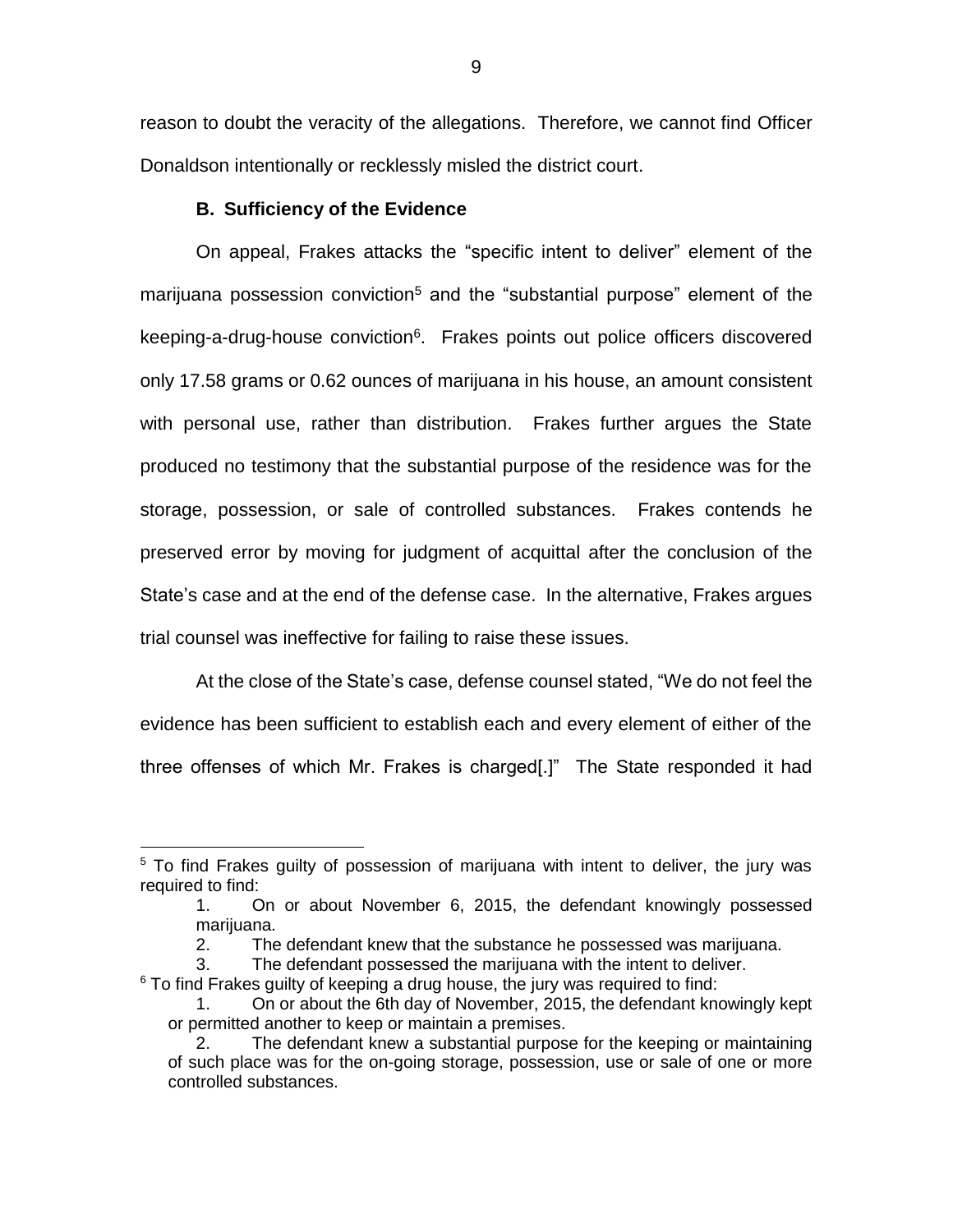shown credible evidence on "each and every element." At the close of all evidence, Frakes renewed his motion "for all the reasons mentioned" previously.

A motion for judgment of acquittal will not preserve a sufficiency-of-theevidence issue for review unless it identifies the specific elements of the crime for which the defense believes the evidence is lacking. *State v. Williams*, 695 N.W.2d 23, 27 (Iowa 2005) (citing *State v. Crone*, 545 N.W.2d 267, 270 (Iowa 1996)). Frakes's generic motion for judgment of acquittal did not preserve error on his appellate claim.

We therefore address Frakes's alternative argument that his trial attorney was ineffective for not making a more specific motion for judgment of acquittal. We review ineffective-assistance-of-counsel claims de novo. *See State v. Straw*, 709 N.W.2d 128, 133 (Iowa 2006). To prevail, Frakes must prove by a preponderance of the evidence that defense counsel breached an essential duty resulting in actual prejudice. *See Strickland v. Washington*, 466 U.S. 668, 687 (1984). If the proof is wanting on either element, the claim fails. *See State v. Thorndike*, 860 N.W.2d 316, 320 (Iowa 2015). On the prejudice prong, Frakes must show the attorney's mistake was "so serious as to deprive [the defendant] of a fair trial." *See Strickland*, 466 U.S. at 687. It is not enough to show the mistake could have conceivably influenced the trial's outcome. *Thorndike*, 860 N.W.2d at 320. Rather, Frakes must demonstrate but for counsel's omission, there was a reasonable probability of acquittal. *See id.* We often preserve such claims for postconviction-relief proceedings where the applicant may develop supporting facts. *See id.* at 319. But we may resolve the claims on direct appeal if the record is adequate. *Id.* In this case, the record is adequate to resolve the claim.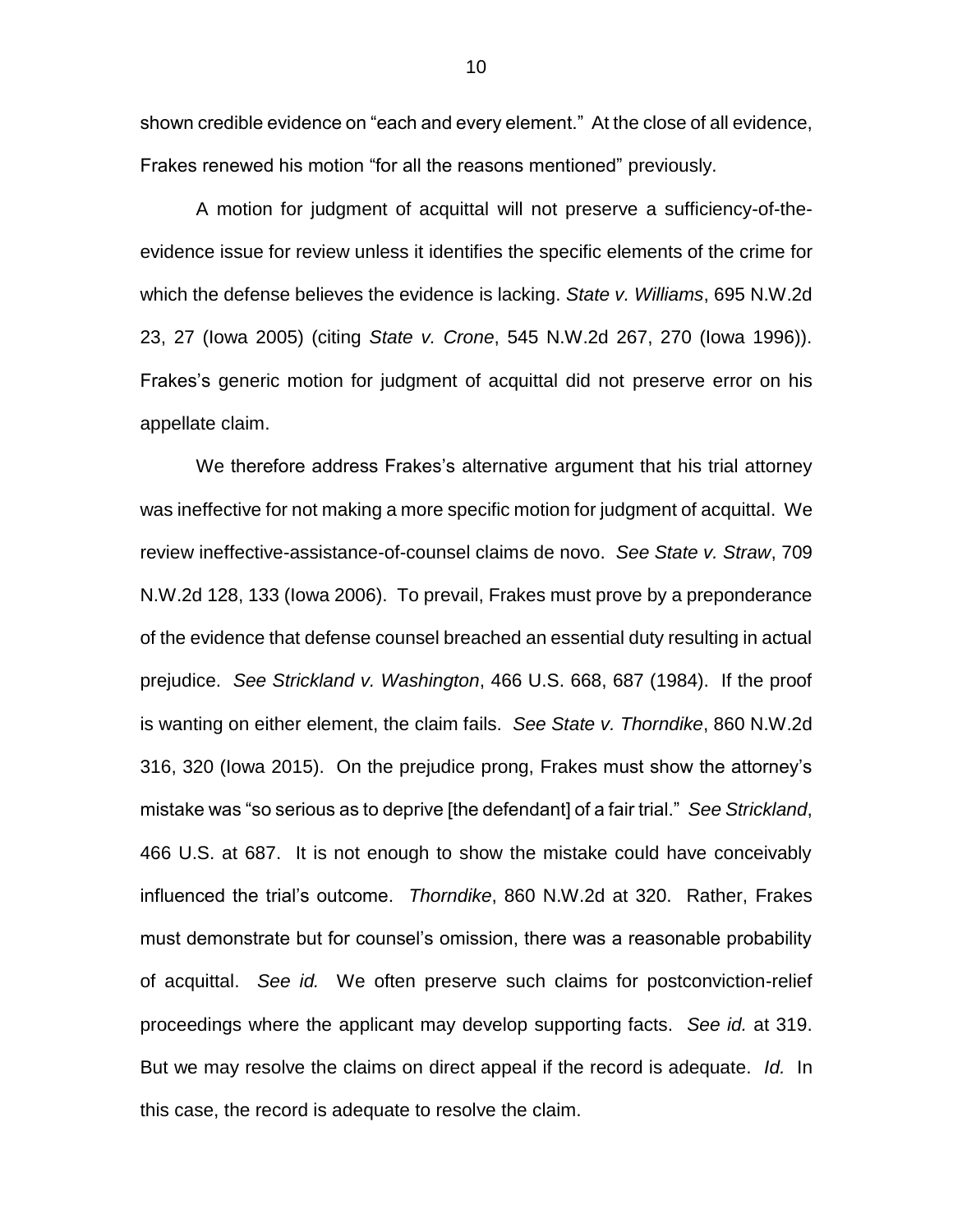Frakes does not explain in briefing how he might have been prejudiced by his trial attorney's failure to make more specific motions to acquit. "Evidence is sufficient to withstand a motion for judgment of acquittal when, viewing the evidence in the light most favorable to the State and drawing all reasonable inferences in the State's favor, 'there is substantial evidence in the record to support a finding of the challenged element.'" *State v. Williams*, 695 N.W.2d 23, 28 (Iowa 2005) (quoting *State v. Reynolds*, 670 N.W.2d 405, 409 (Iowa 2003)).

On our review of the evidence presented at trial, we find no reasonable probability Frakes would have been acquitted had counsel lodged a more precise motion. Officers recovered 17.58 grams of marijuana in Frakes's home. Frakes admitted to law enforcement, and again on the stand, that he possessed marijuana and knew the substance to be marijuana. He also testified he shared the marijuana with three women. An officer testified Frakes claimed he did not use marijuana himself but gave it to women to "calm them down" before they engaged in sexual encounters in Frakes's basement. The jury was instructed "delivery" means "actual, constructive, or attempted transfer of a substance from one person to another." *See* Iowa Code § 124.101(7); *State v. Cartee*, 577 N.W.2d 649, 652 (Iowa 1998) (holding small-scale "sharing of marijuana" met definition of delivery). A jury would be free to reject the argument that the 17.58 grams of marijuana found in the house was more consistent with personal use than distribution and could reasonably infer Frakes had the specific intent to transfer it to another. Substantial evidence in the record supports that conclusion.

The evidence also supports the jury's verdict that Frakes maintained his house for the substantial purpose of storing, possessing, using, or selling

11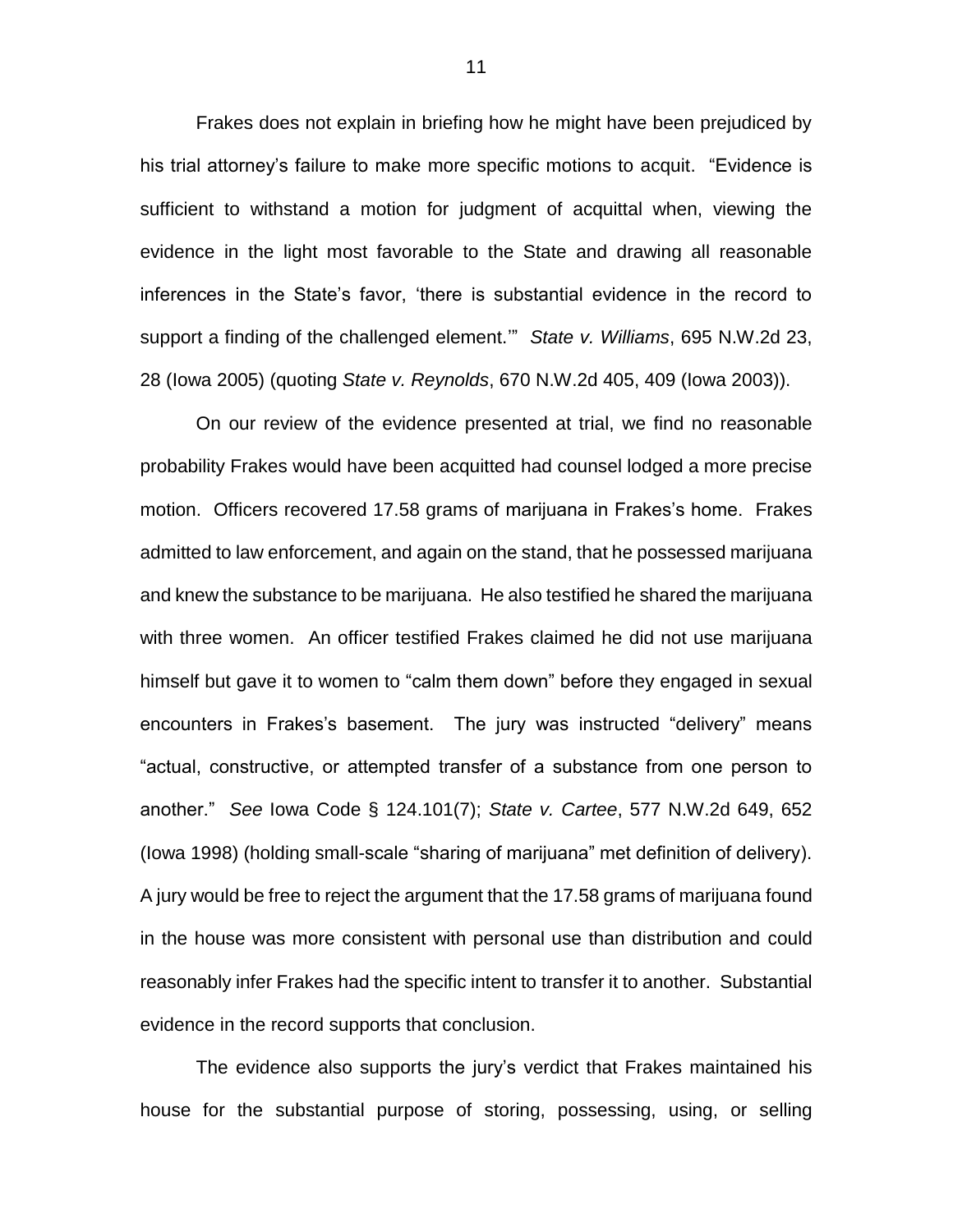controlled substances. Law enforcement witnesses testified Frakes was the only occupant of the house. They recovered baggies consistent with drug distribution, scales, drug paraphernalia, and large amounts of cash that had been hidden through the house. They also found one-half gram of methamphetamine in a small baggie. Law enforcement witnesses testified the evidence was consistent with drug distribution. Frakes also told officers he gave marijuana to women in his home. A reasonable jury could infer from the physical evidence and Frakes's statements that drug distribution was a substantial purpose of the house. Accordingly, Frakes does not make the required showing that but for counsel's omissions, there was a reasonable probability he would have been acquitted.

## **C. Admissibility of Evidence Regarding Sex-Related Business**

Frakes objects to the district court's admission of testimony, documents, and photographs related to his business venture called "Pleasure Time Rentals." The business model involved renting out a room in his house for customers to conduct sexual activity with various "sex toys" stocked by Frakes. He advertised the rental room as the "Pleasure Time Den." Frakes also objected to admission of his tax returns, an arbitration agreement, and documents from a lawsuit in which Frakes was a party. According to Frakes, none of this evidence was material to the drug charges; instead it "only served to shock the jury and place the defendant in a bad light."

We review rulings on the admissibility of evidence for an abuse of discretion. *State v. Thomas*, 766 N.W.2d 263, 271 (Iowa Ct. App. 2009). "An abuse of discretion occurs when the trial court exercises its discretion on grounds or for reasons clearly untenable or to an extent clearly unreasonable." *Id.* (internal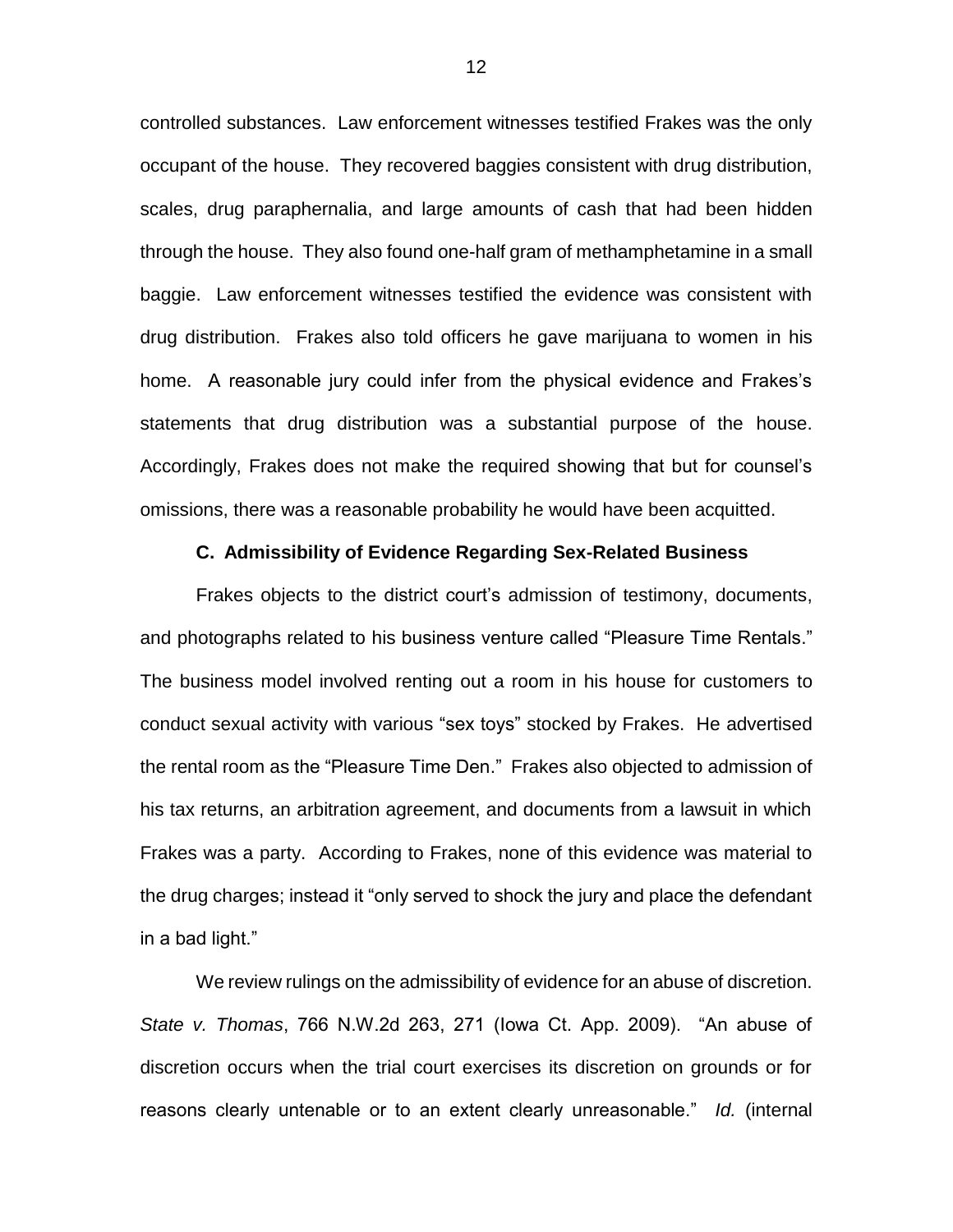citations omitted). "We presume prejudice from the admission of irrelevant evidence" unless the record shows a lack of prejudice. *Id.* (internal citations omitted). Evidence is relevant if it "has any tendency to make a fact more or less probable than it would be without the evidence" and the fact "is of consequence in determining the action." Iowa R. Evid. 5.401. The trial court may exclude relevant evidence if its "probative value is substantially outweighed by the danger of . . . unfair prejudice." Iowa R. Evid. 5.403.

Frakes moved in limine to exclude photographs and testimony about "Pleasure Time Rentals" and the "sex room." The district court partially granted Frakes's motion, finding some sexually explicit photographs were cumulative, but allowed admission of a limited number of photographs of the room as a whole, noting evidence demonstrating the existence of the "sex room" tended to support the State's theory of the case.<sup>7</sup> The court continued throughout trial to overrule defense objections to the evidence as irrelevant and more prejudicial than probative.

During trial, the State offered two photographs of Frakes's bedroom broadly showing a bed, swings, and other bondage devices. The photographs also feature baggies, drug paraphernalia, and ductwork in the basement where police officers discovered a large amount of cash. The photographs corroborated officer testimony about what they found in the house. The State also offered into evidence a business card advertising "Pleasure Time Rentals" that Frakes admitted handing

 $\overline{a}$ 

 $<sup>7</sup>$  The district court noted neither party provided the actual photographs for the motion in</sup> limine, only descriptions. Based on the descriptions, the court excluded photographs of a magazine entitled "Fetish," "anal plugs," "Candy G-Strings," and a rubber "sexual doll," but permitted photographs of the room as a whole.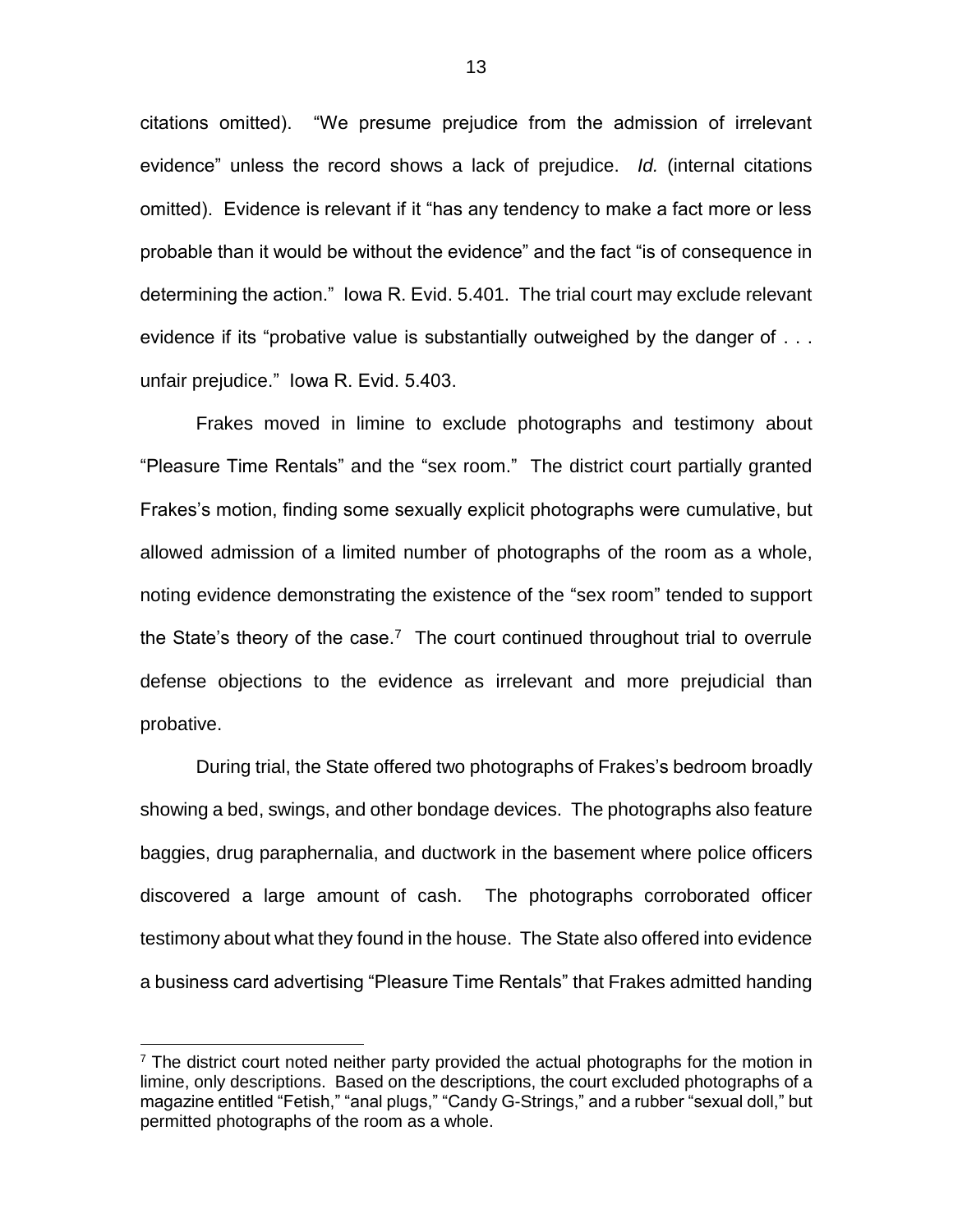out and printouts from the website Frakes established for the business, including a list of rental rates for the "sex room."

## **1. Relevance**

On appeal, Frakes insists the evidence was not relevant because he had closed the business before his arrest, removing all the items from the rental room to his own bedroom in the basement. He also argues there is no evidence he earned any money from the venture. Nonetheless, a law enforcement officer testified Frakes said he gave marijuana to women upstairs to "calm them down" before conducting sexual activities in the basement. The presence of drug paraphernalia and baggies in the basement also suggests the activities continued downstairs. Although Frakes himself testified he shuttered the "sex room" business, the admitted evidence was probative of ongoing and inter-related drug and sexual activity in Frakes's home. In particular, the challenged evidence strengthens the State's case that Frakes had an intent to deliver marijuana to others as a prelude to or concurrent with the use of the "sex room." The trial court did not abuse its discretion in finding this evidence relevant.

The district court also allowed into evidence, over Frakes's objections, his tax returns, an arbitration agreement from a former employer indicating he was to be paid in stock, and a lawsuit judgment against Frakes. The tax returns showed Frakes stopped filing federal taxes in 2012; accompanying testimony indicated Frakes stopped working regularly several years back. Law enforcement officers indicated Frakes's only source of income appeared to be "sell[ing] items here and there" in what was described as a "cash business type thing." In 2012, Frakes claimed a negative income of \$12,422. The lawsuit documentation showed a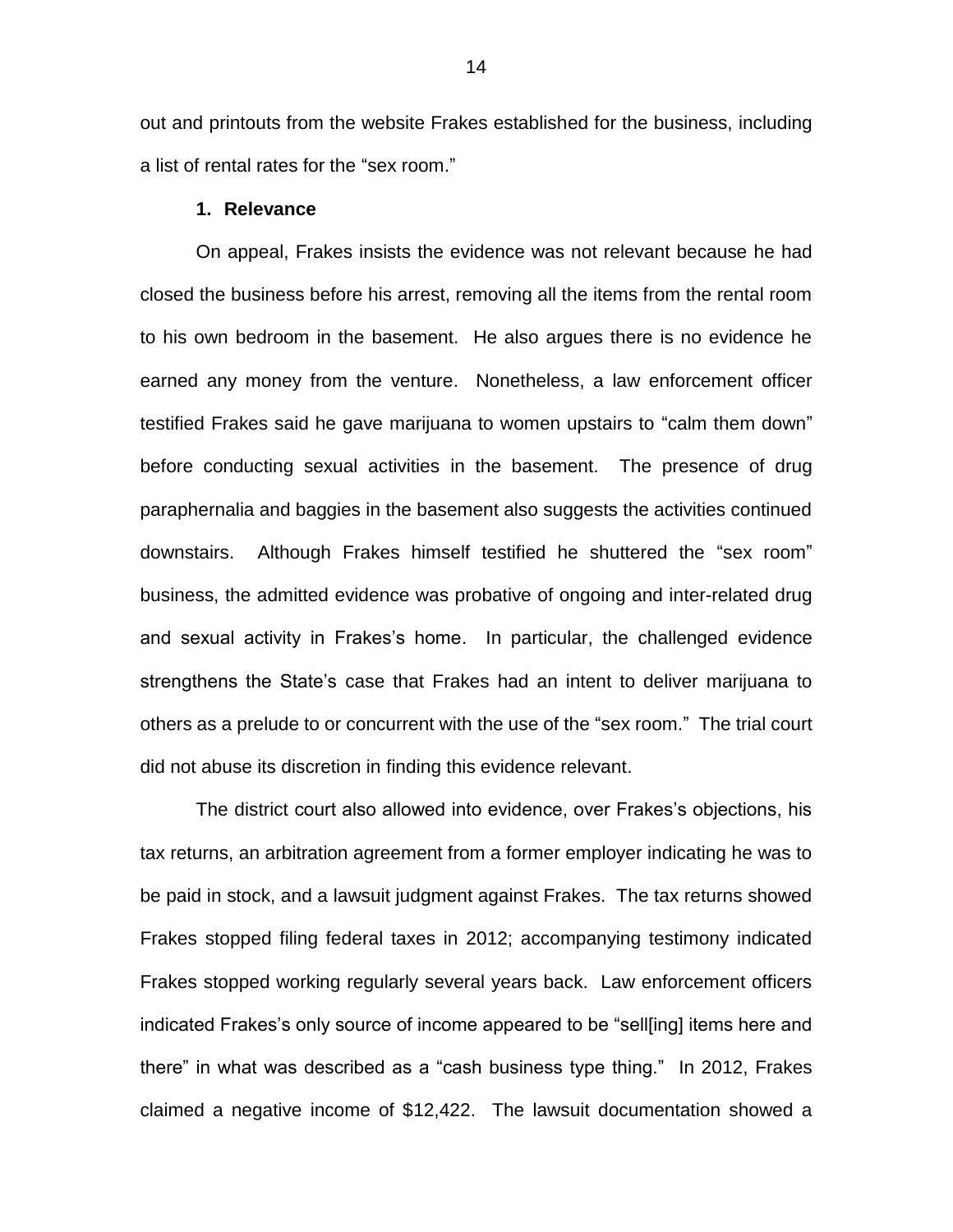judgment against Frakes of more than \$5,700, which he testified he never paid. Frakes argues this evidence was not relevant to the State's case, and its prejudicial effect outweighed any probative value. But all the foregoing evidence showed Frakes had no legitimate source of income and therefore made it more likely the large sums of cash found hidden throughout the house were proceeds of drug sales. The court did not abuse its discretion in allowing this evidence into the record.

#### **2. Probative versus prejudicial effect**

Frakes also argues the evidence was more prejudicial than probative. *See* Iowa R. Evid. 5.403 (stating relevant evidence may be excluded if "its probative value is substantially outweighed by a danger of one or more of the following: unfair prejudice, confusing the issues, misleading the jury, undue delay, wasting time, or needlessly presenting cumulative evidence"). This rule is a balancing test where the district court must measure the danger of unfair prejudice, confusion of the issues, or misleading the jury against the probative value of the evidence; if the scale tips toward the unfair prejudice categories, exclusion is appropriate. *See State v. Richards*, 879 N.W.2d 140, 145 n.1 (Iowa 2016). Evidence is unfairly prejudicial if it "appeals to the jury's sympathies, arouses its sense of horror, provokes its instinct to punish, or triggers other mainsprings of human action [that] may cause a jury to base its decision on something other than the established propositions in the case." *State v. Neiderbach*, 837 N.W.2d 180, 202 (Iowa 2013) (internal quotations omitted).

Our review is somewhat hampered because the trial court did not articulate how it balanced the evidence's probative value against the prejudicial impact.